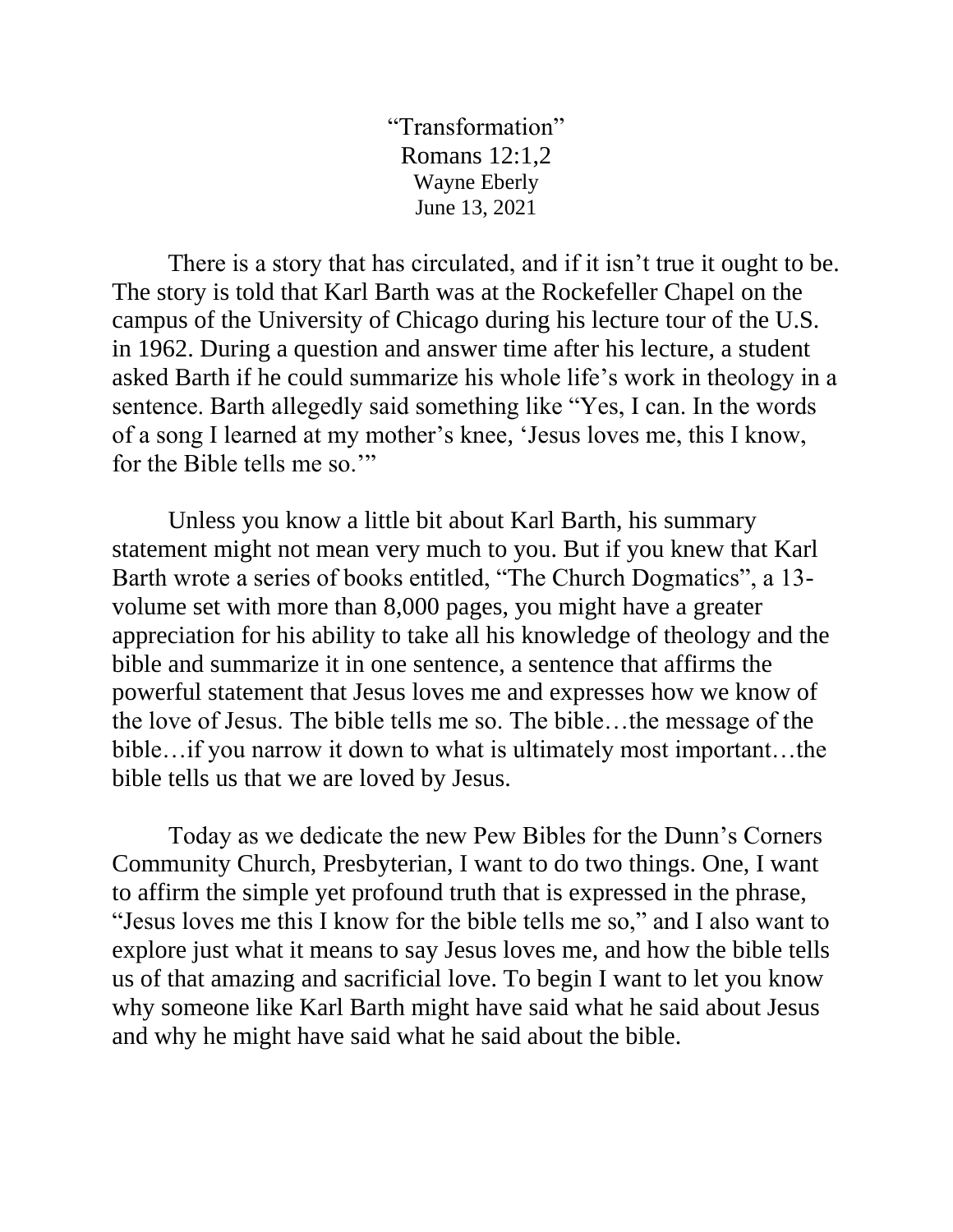As I mentioned, the Church Dogmatics stretches to 13 volumes with more than 8,000 pages. But it is not until the seventh volume, and after 4,000 other pages, that Karl Barth directly addresses something that is called the doctrine of reconciliation. When you start reading about reconciliation, you immediately realize it is not a doctrine shoved toward the second half of his work. When Karl Barth gets to reconciliation you see themes coming together and you see the gospel coming to life. The subject headings in the doctrine of Reconciliation literally speak volumes. Through the doctrine of reconciliation…

- We learn about the grace of God that is given to us in Jesus Christ.
- We learn that for us to be reconciled to God, it is of critical importance that Jesus be both fully human and fully divine. What a miracle that in Jesus, the Word of God became flesh and dwelt among us.
- We learn that as the Messiah, the one who was both fully God and fully human, Jesus served as a mediator, literally bringing us into a profound and personal relationship with God.

Barth's writing is so meaningful because his words are not simply doctrine. He tells a story of salvation that both breaks your heart and brings joy to the deepest places in your soul. Barth writes about the obedience of the Son of God. God did not simply send Jesus. The eternal Son of God went with obedience, and the eternal Son of God became human because of God's great love. There is a section in the Dogmatics that describes *The Way of the Son of God into the Far Country*. The title alone evokes images of the Prodigal Son, but now instead of a son who leaves his father and wastes the family wealth, we have a Son who in obedience goes to the far country himself, to rescue and redeem God's precious children.

But it is not until late in the volume on reconciliation that we understand the full impact of what God is doing through Jesus Christ. According to Barth there comes a moment, a moment of faith, a moment of awakening, a moment of reconciliation, where the child of God looks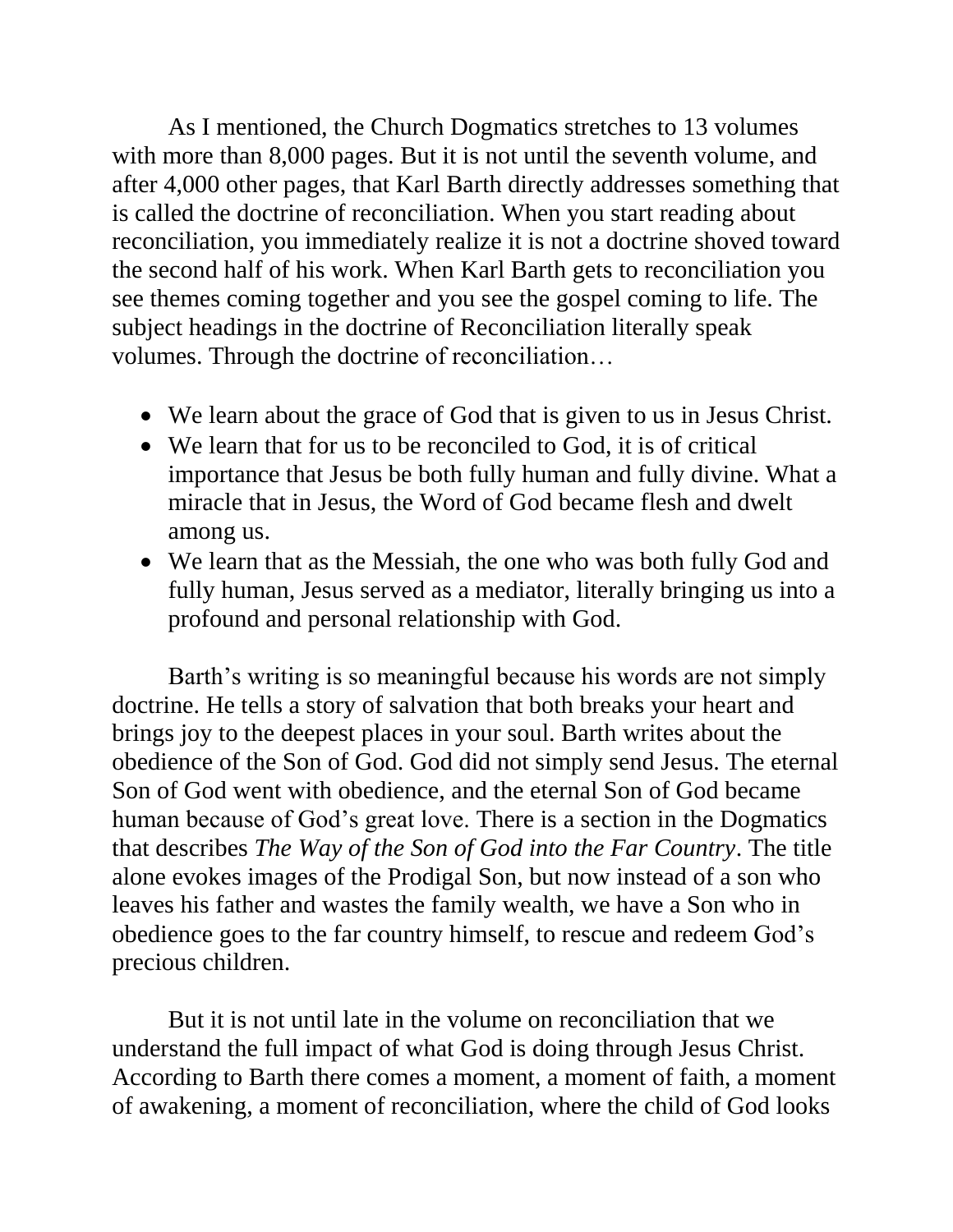at everything God has done, the great faithfulness, the great sacrifice, the great love, and realizes it was all done as Barth puts it, "Just for me."<sup>1</sup> Christ Jesus became a servant "Just for me." It was just my place that Jesus took on the cross. Jesus died "Just for me." It was just my pride, just my fall which was overcome. And it was just me that was filled with the Holy Spirit. Barth even says Jesus did not will to be Jesus without being just my Jesus. The world was not to be reconciled with God without just me as an isolated individual being an individual who is reconciled to God. The whole occurrence of salvation was not to take place but just for me. In other words, Jesus loves me this I know…I know…I know…for the bible tells me so. And although it is just for me, that in no way means it is not equally just for you.

In the summer of 1992 Julie had an incredible opportunity to go on a short-term mission to the country of Albania. Albania had been one of the most restrictive countries under the oppressive rule of communism. Christianity was outlawed. People were put in jail for having bibles. When the Iron Curtain came tumbling down, Christians were finally allowed to enter Albania and share with people the story of God's love that was given through Jesus Christ. There were stories circulating that as people were given a bible, they would read the bible. And after reading the bible they would open their hearts to God and accept the love that was given through Jesus Christ. Just through reading the word of God. It was as if all those long years of being denied the good news of salvation were swept away and God's love rushed in and filled the void where previously only sadness and sorrow had lived. Julie came home from Albania and she and the mission team taught all of us who had stayed home a song. The song was in Albanian. You might not recognize the words, but I bet you recognize the tune. Jezusi me do…kata biblia…In every tongue with every tribe and every nation and every person, the truth of the song hits home. Jesus loves me this I know…for the bible tells me so.

<sup>&</sup>lt;sup>1</sup> Karl Barth, Church Dogmatics IV.1, The Doctrine of Reconciliation, p. 754.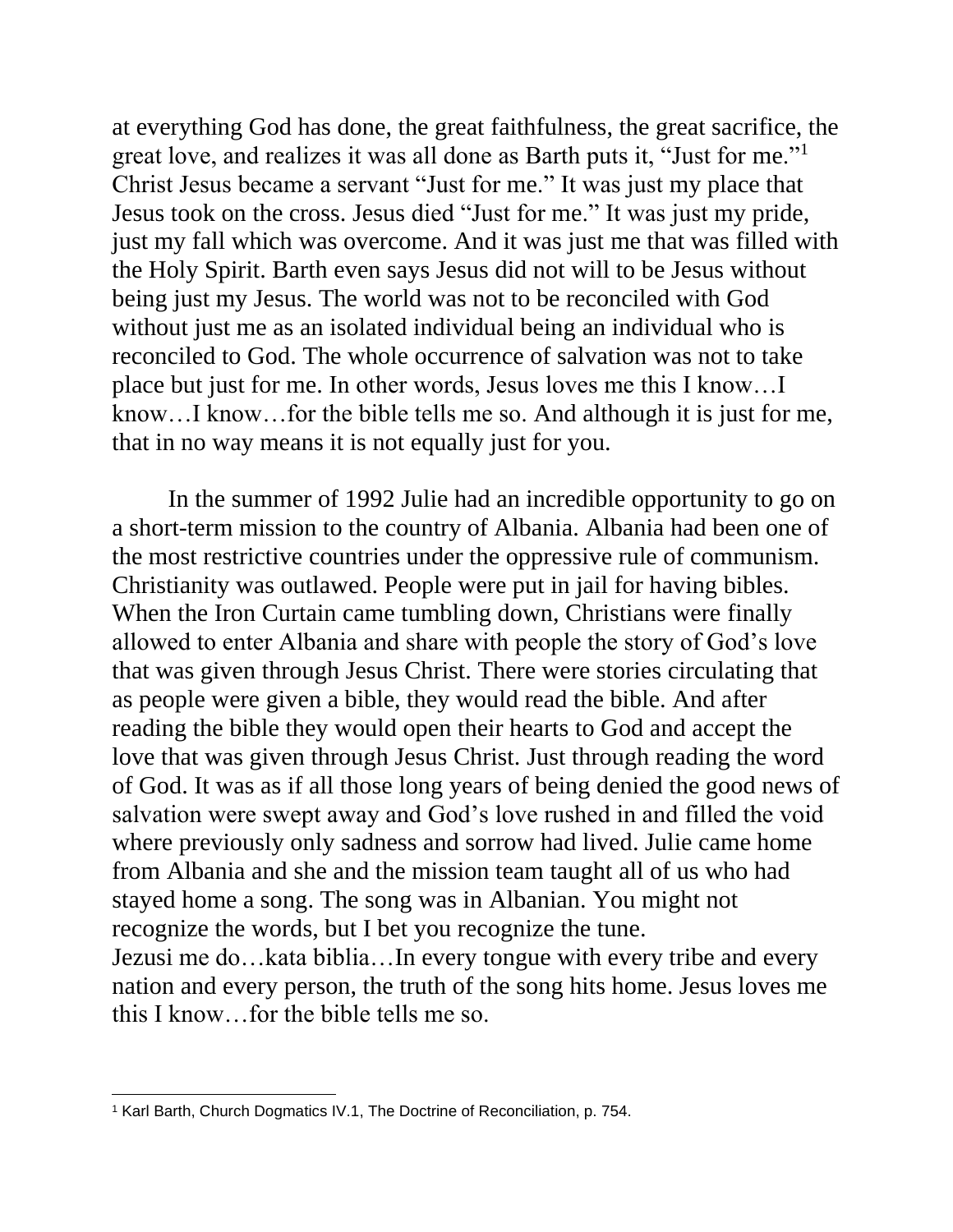When we sing about the love of Jesus that is told to us in the pages of the bible, the love of Jesus is a deep and profound love. Jesus himself said, "Greater love has no one than this, that he would lay down his life for his friend." Because of the words of the bible, we have a clear understanding of just how Jesus showed us this great love that would lay down its own life. In sign language, the name Jesus is given by touching the palm of the hand with the finger of the other hand. Why does touching the palm of the hand signify Jesus? If we know what Jesus did for us, we know exactly why we touch the palm of the hand. His hands bear the mark of the nails, the nails that pierced him when he hung on the cross. And we must never forget, he died on the cross because he loves us. Jesus loves me…amazing love how can it be, that thou my God shouldest die for me. (Charles Wesley)

The love of Jesus that we are told about in the bible, the great love that would lay down its own life for the sake of others, is a love that transforms lives in marvelous and mysterious ways. Ernest Gordon's book *Through the Valley of the Kwai* recounts his experience as a prisoner of war during World War II. He and his fellow prisoners were all fighting to survive. Their mindset was self-preservation. "My pay is my own, isn't it? I can do with it as I please. We're all in a tough spot; but I need everything I can get for myself. When the chips are down, it's a case of to hell with everyone else. Too bad, but that's the way life is." This was the mindset that pervaded the prisoner of war camp. It was not a mindset of love, and certainly not a love that would lay down its life for another.

Then a story started circulating through the camp. A man named Angus started doing some strange things. Angus had a close friend, a man with whom he had thrown everything in. This type of close friend was called a mucker. Angus' mucker had become sick. Angus began to sneak out of camp to get medicine for his mucker. Angus went hungry so his mucker could have enough to eat. He cared for him. He nursed him. And Angus' mucker got better. Then Angus collapsed. Just slumped down and died. When Angus died, Ernest Gordon was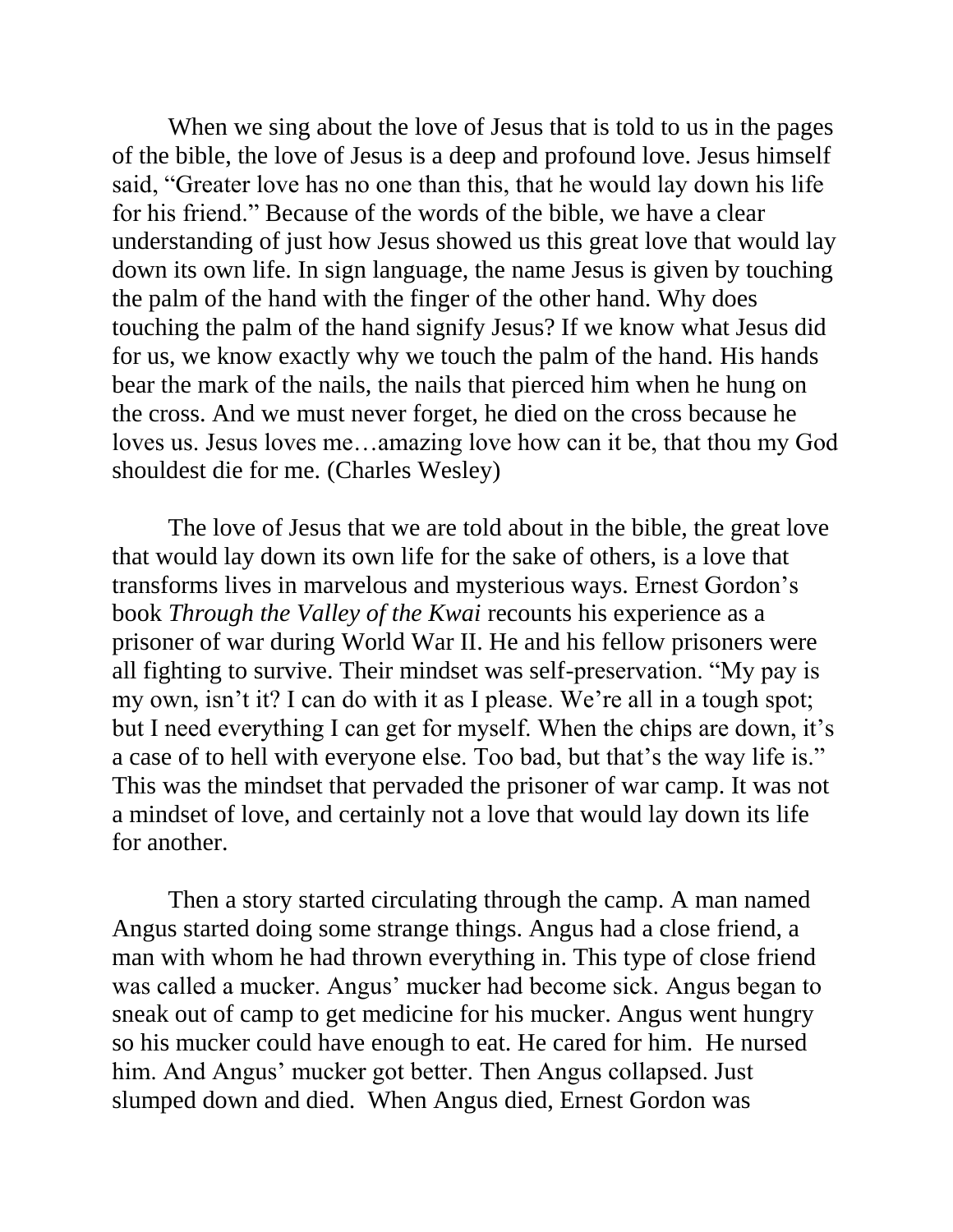suffering from ulcers on his legs. A man named Dusty was cleaning his ulcers, and Dusty is the one who told Ernest the story of Angus. After Ernest Gordon heard the story of Angus and his sacrificial death, Gordon asked Dusty, "Do you remember that verse from St. John? 'Greater love hath no man…'"

"Yes, I remember it," Dusty said, nodding. "I've always thought it one of the most beautiful passages in the New Testament: 'This is my commandment, that you love one another as I have loved you. Greater love hath no man than this, that a man lay down his life for his friends." Dusty stood without moving. Then he said, "That's for Angus, all right."

"By some ways of reckoning," said Ernest, "what Angus did might seem foolish."

"But in other ways," Dusty returned, "it makes an awful lot of sense."<sup>2</sup>

What stands out to me in this story is not simply what Angus did. His act of sacrificial love was truly beautiful. But what really grabs me is what follows. As a result of Angus giving his life, others begin to give. They begin to share food. They begin to buy medicine for the sick. They begin to nurse and watch over the weak. They even begin to take on the punishments due to others. One man laid down his life for another man. Others were so touched, so convicted, they began to lay down their lives.

Isn't that what the Apostle Paul is telling the church in Rome. "In view of God's mercy…" In view of God's mercy that was shown so clearly when Jesus proved his love for all of us by laying down his own life, "In view of God's mercy, offer yourself as a living sacrifice…do not be conformed to the pattern of this world, but be transformed by the renewing of your mind." Transformed. The love of Christ that is told to us in the pages of the bible is a love that transforms us. As we

<sup>2</sup> Ernest Gordon, "Through the Valley of the Kwai", pgs 103, 104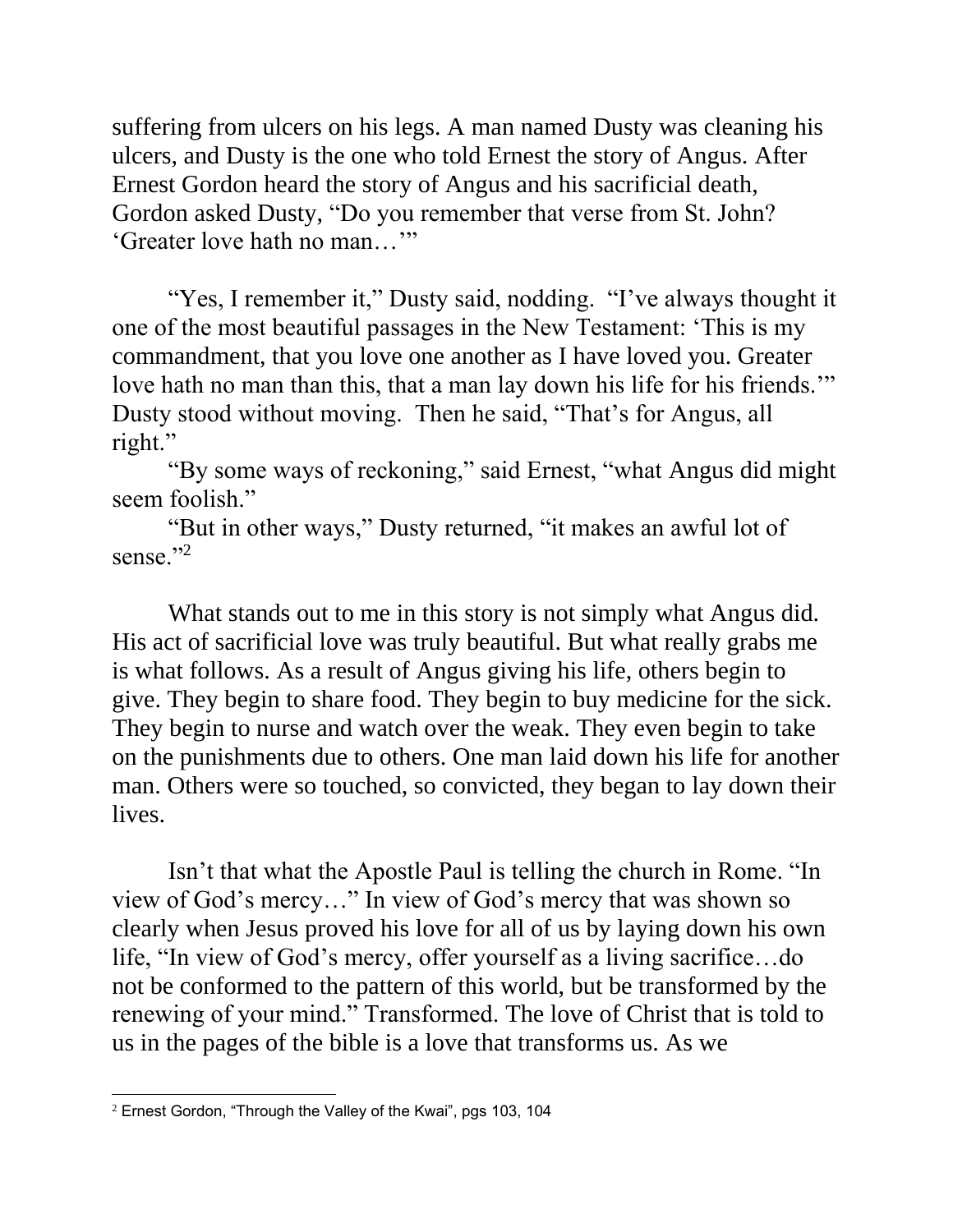understand the outpouring of grace and mercy that comes to us through Jesus Christ, we are changed, we are transformed, we become a new creation. All because Jesus loves us…and we know Jesus loves us because the bible tells us in no uncertain terms how real and tangible that love is…the palms of his hands, the crown of thorns on his head, his body given for us, his blood poured out, they are all signs of a love that will not let us go...a love that will never let us go. Jesus loves me this I know for the bible tells me so.

One Sunday I was performing a baptism for a family and their newborn child. We were serving the church in Houston at the time. All of the children at church gathered at the front to watch the baptism up close and personal. I talked with the children about baptism and how it is a sign and symbol of God's grace, and how even though this tiny little baby couldn't even talk yet, they had already been surrounded by God's love and they already belonged to God. I talked about how baptism is a symbol of our belonging, that we are all baptized into one family, and I encouraged the children to be a friend to this precious little one as the child grew up in our church family. Then I stood and walked over to the mom and dad and they handed me their child. As I held the child, I noticed one of the children from church had decided to get up and walk over with me. She had decided she was going to help me with the baptism.

My surprise helper that morning happened to be a young girl in our church with special needs. She didn't understand that she was supposed to stay seated and that I would go over and perform the baptism. She had heard me ask the children to be a friend to this new baby, and so she decided what better time to begin a friendship than the present. So she walked up with me. It could have been awkward. But baptism is about belonging, about being a community, about every person having a place in the family. My friend Jordan stood with me and the family at the baptism that day, and afterward numerous people said it was the most meaningful baptism they had ever experienced. This girl with special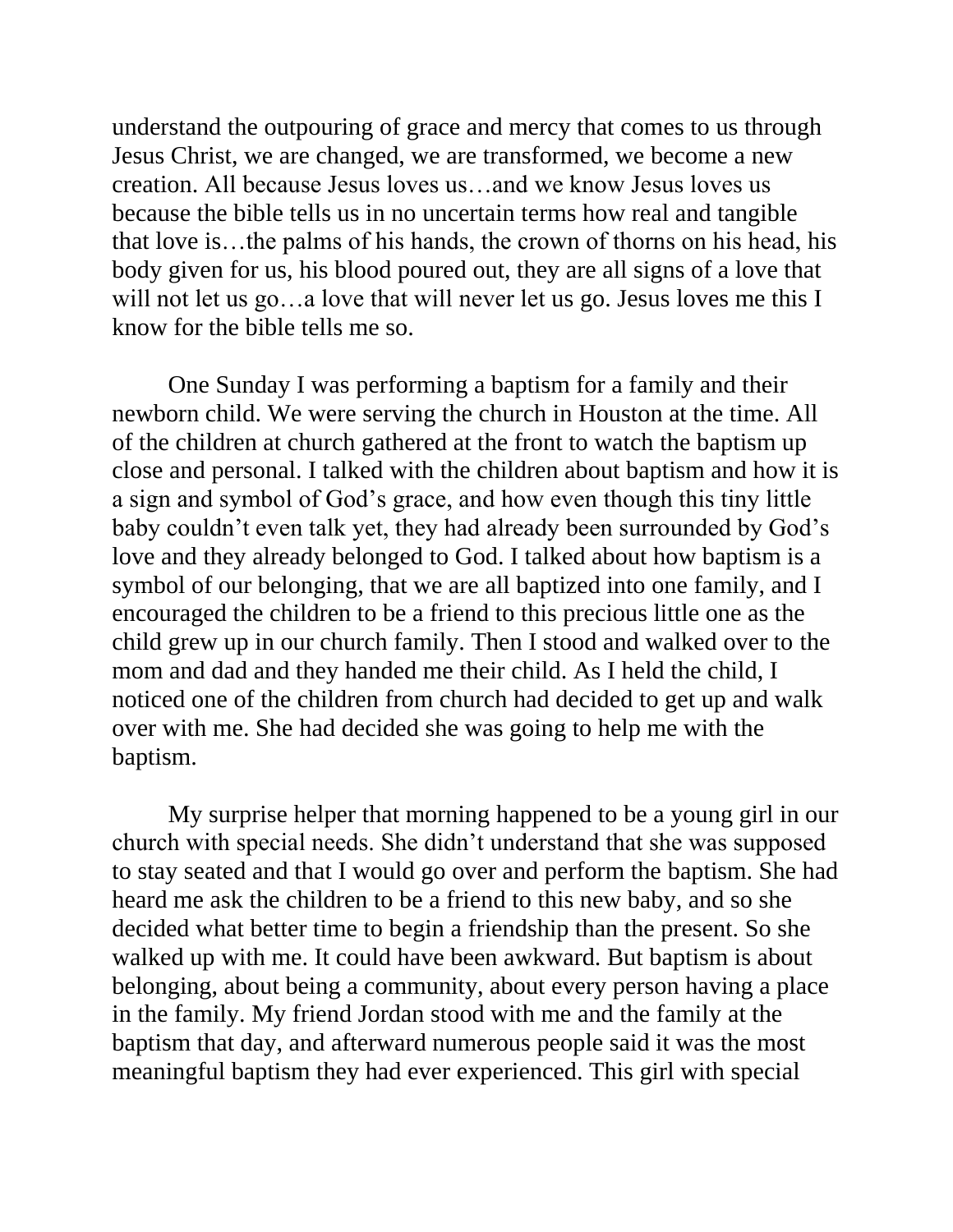needs knew she belonged in our church family. She knew Jesus loved her.

If that is all that happened, you might think the Bible is all about belonging and loving and community and being included. Well, the church is not perfect. Something happened a few years later and the mother of that special young woman with special needs stepped away from church. I never knew for sure what happened, but I cannot begin to imagine the challenges a parent faces as they raise a child with special needs. Somehow something happened and feelings were hurt. Whatever reason, the mother stepped away. A relationship was broken. I hope you know that type of thing breaks a pastor's heart. We kept the door open, hoped for reconciliation, and confessed again and again that we are not perfect.

In the fall of 2013 Julie and I organized a trip to Greece and Turkey, The Footsteps of St. Paul. People signed up to go. One day I looked at the sign-up sheet and the young girl with special needs had her name on the list. By now she was a young woman. Her dad signed up to go, signed up his daughter, the one with the special needs, signed up their son, and he signed up his wife, the mom, the one we had disappointed as a church. She was going on the trip with us.

The first several days were nice. We were so happy to have her with us. But there was still a distance. She was watching to see how people treated her daughter, the one with special needs. About the third or fourth day we had stopped as a group at one of the memorials. The memorial where we stopped was in Berea. The memorial is in the middle of a business district. Well, that didn't matter to our group. We stopped and had a worship service. I was leading the service, and people were sharing their favorite bible verses. I thought of those Bereans, the ones Paul met so many years ago, as I prepared for our Sunday celebrating the word of God, our Sunday rejoicing in the gift of the bible. You see, the Bereans were noted for how they searched the Scriptures. The Bereans took the bible seriously. On that day in 2013 I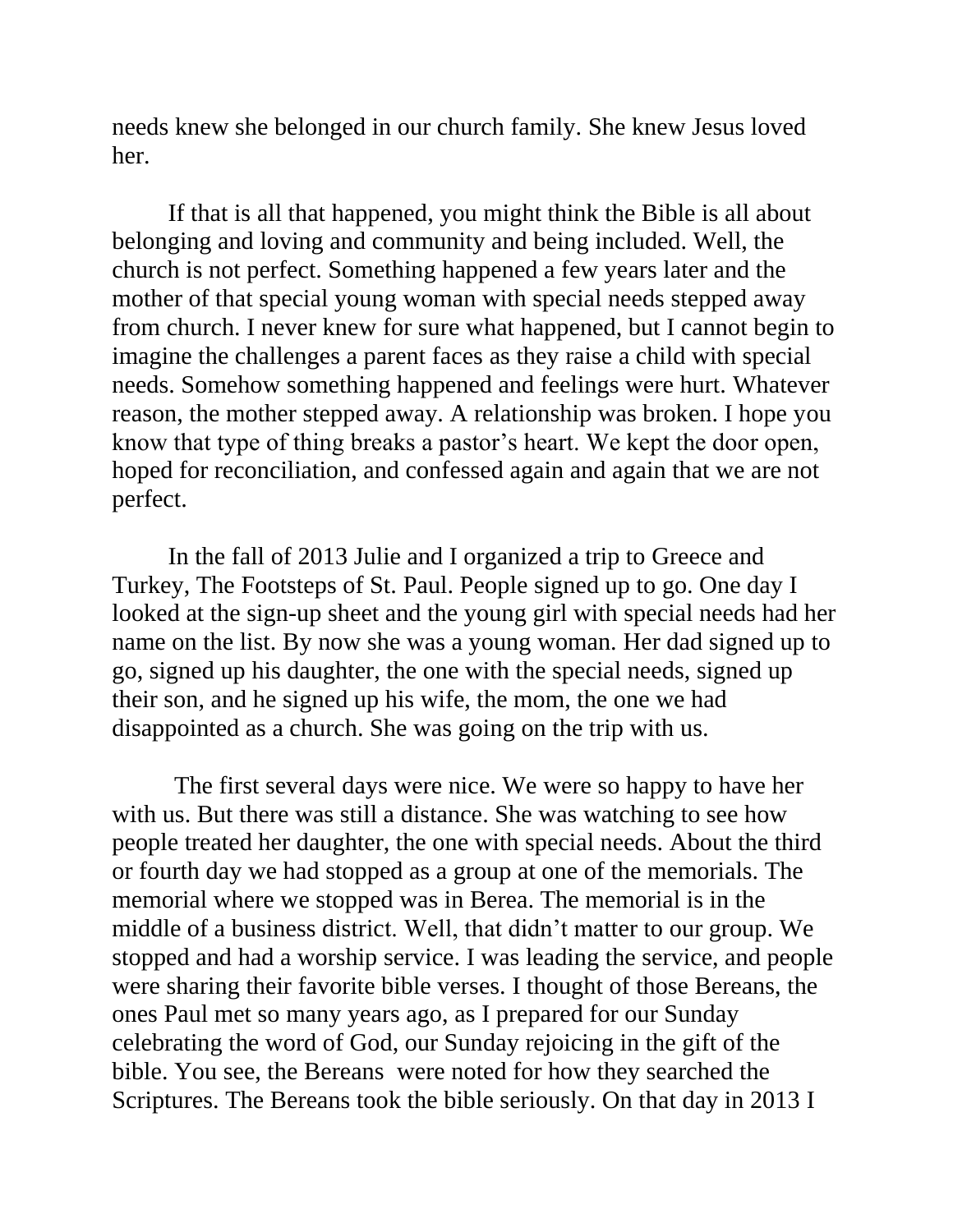invited every person to stand up and share what Bible verse was meaningful to them. It was a really special time. While I was standing up leading the service, the young girl with special needs got up from her seat, walked up to the front, and stood right next to me. Just like the baptism years before, she knew she belonged and so she came up front to help me out. I wrapped my arm around her and the two of us led the service. Everyone shared their verses, we prayed, and then we sang a song. In its own way, each verse said the same thing. "Jesus loves me this I know for the bible tells me so."

But the mom of the girl had not shared. After we finished singing, we got ready to leave and travel to our next stop. At that moment the mom came forward and asked if she could say a few words. I was still standing next to her daughter. Her daughter was convinced she was in charge, so I turned to her daughter and asked if it was okay if her mom said a few words. With a big smile she shook her head yes. So the mom talked. She talked about the disappointment and about stepping away. But then she said there had been healing. She said she had seen once again on the trip how her daughter truly was loved and accepted by every single person. And she said she was ready for a new beginning. Right there in Berea, a town known for people who believed in the power of the bible to bring salvation and transformation and restoration and reconciliation, we joined hands in a big circle and we sang a song. We sang a song about the love of Jesus. And we sang a song that tells us how we know about this amazing love of Jesus. We sang, "Jesus loves me this I know for the bible tells me so. Little ones to him belong they are weak, but he is strong. Yes, Jesus loves me. Yes, Jesus loves me. Yes, Jesus loves me the bible tells me so. When I look back on the verses people chose that day in Berea, I found the one that particular family chose. It is one that just about says Jesus loves me this I know. It just about says it, but it says it in these words, "For God so loved the world that he gave his only Son, that whoever believes in him will not perish but have eternal life." (John 3:16)